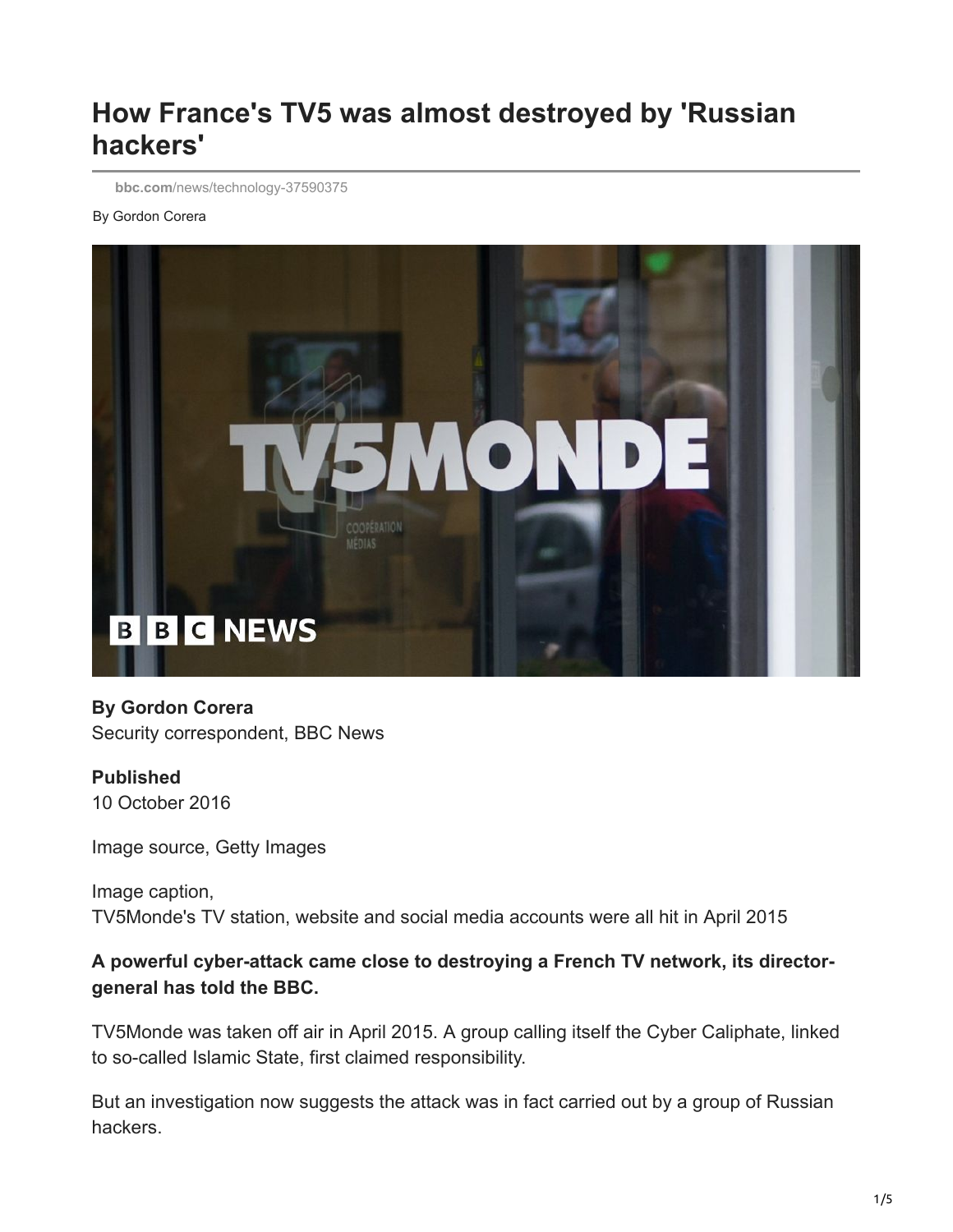The attack used highly targeted malicious software to destroy the TV network's systems.

Image source, Getty Images

Image caption, Yves Bigot is the director-general of TV5Monde

# **Corrupted data**

Wednesday 8 April was a big day for Yves Bigot, the director-general of TV5Monde.

His network, which broadcasts around the world, had just launched its latest channel. French ministers had been in attendance at the Paris headquarters.

That evening Mr Bigot went for dinner to celebrate with a counterpart from Radio Canada.

Just as they were being served their appetisers at 20:40 local time, a flood of texts and calls informed him that all 12 channels had gone off air.

"It's the worst thing that can happen to you in television," Mr Bigot told me in his Paris office.

It quickly became clear that the network had been subject to a serious cyber-attack.

"We were a couple of hours from having the whole station gone for good."

Image source, Tv5monde

Image caption, Screens went blank in the foyer of TV5Monde

It was a race against time - more systems were corrupted with every passing minute. Any substantial delay would have led satellite distribution channels to cancel their contracts, placing the entire company in jeopardy.

"We were saved from total destruction by the fact we had launched the channel that day and the technicians were there," said Mr Bigot.

"One of them was able to locate the very machine where the attack was taking place and he was able to cut out this machine from the internet and it stopped the attack."

At 05:25 local time, one channel was restored. Others followed later that morning.

"We owe a lot to the engineer who unplugged that particular machine. He is a hero here," Mr Bigot said.

# **Bespoke attack**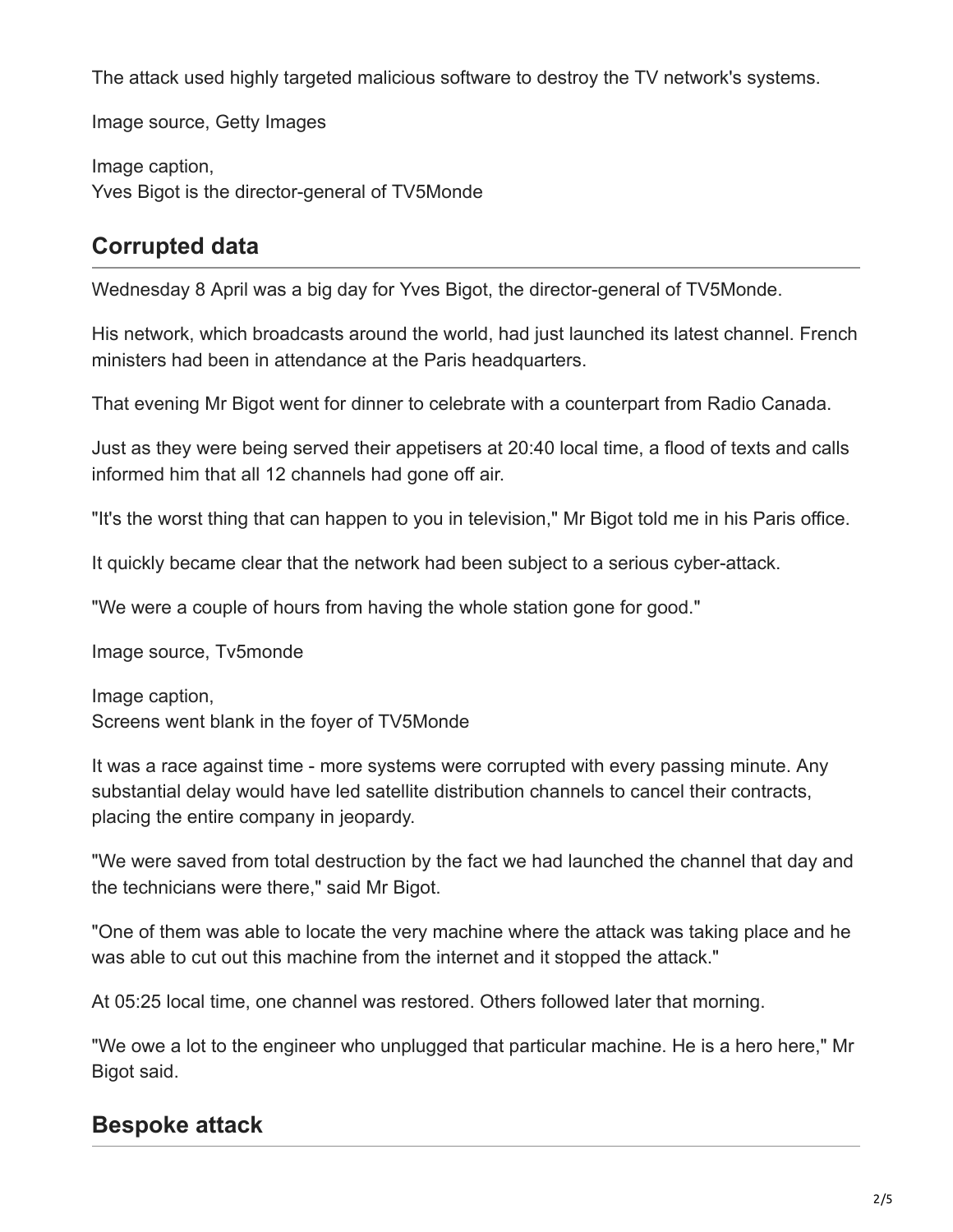The attack was far more sophisticated and targeted than reported at the time. The perpetrators had first penetrated the network on 23 January.

They carried out reconnaissance of TV5Monde to understand the way in which it broadcast its signals. They then fabricated bespoke malicious software to corrupt and destroy the internet-connected hardware that controlled the TV station's operations - such as the encoder systems used to transmit programmes.

Image source, Getty Images

Image caption, Twelve TV5Monde channels were taken off air

The attackers used seven different points of entry. Not all of them were part of TV5Monde or in France. In one case, a company based in the Netherlands was targeted because it supplied the remote controlled cameras used in TV5's studios.

### **Who was responsible?**

At 20:40 local time - when the first calls were made - the people in charge of digital content at the broadcaster told Mr Bigot that messages had been posted on the channel's Twitter and Facebook pages.

The hackers said they were from a group calling themselves the Cyber Caliphate, and made threats against France. It was only a few months since the Charlie Hebdo attacks and it seemed this could have been a follow-up strike by so-called Islamic State (IS).

Image source, Tv5monde

Image caption, The TV5Monde website was defaced

But as the investigation by French authorities began, a different picture began to emerge.

France's cyber-agency told Mr Bigot to be careful about linking the incident directly to IS instead he was advised to say only that the messages claimed to be from IS.

The investigators had come to believe that the attackers had used the jihadist posts to try to cover their tracks.

Mr Bigot was later told evidence had been found that his network had been attacked by a group of Russian hackers, who are known as APT 28.

### **Mysterious motive**

"I have absolutely no idea," said Mr Bigot, when I asked why TV5Monde had been targeted.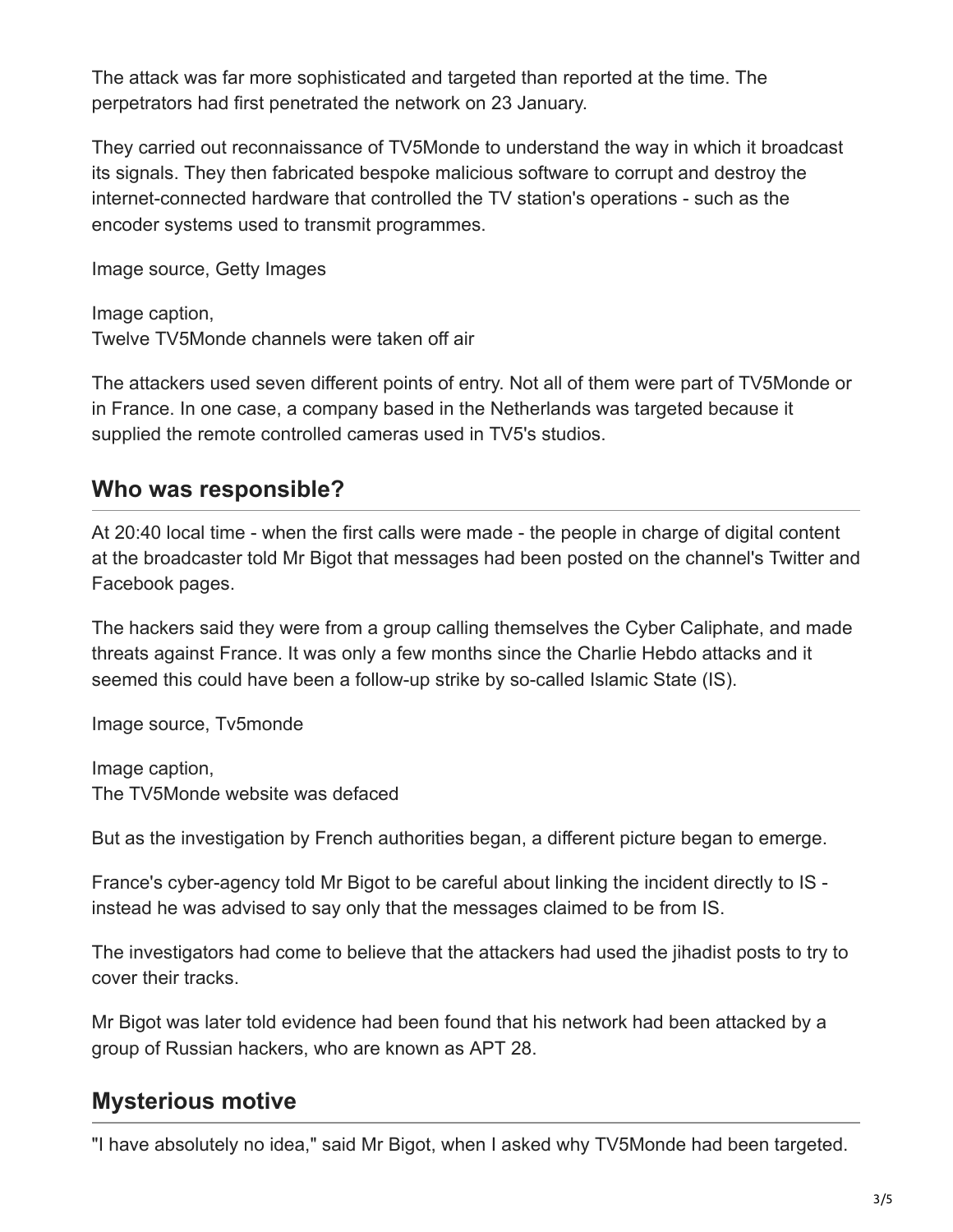He explained that the investigators had only been able to prove two things.

Firstly, that the attack was designed to destroy the channel, and secondly, that it was linked to APT 28.

"There are two things that the investigation won't probably be able to achieve," he added.

"The first one is why us - why TV5Monde?

"And the second one is: Who gave the order and the money to that Russian group of hackers to actually do it?"

## **Destructive intent**

It's not uncommon for cyber-attackers to enter a target's network to look for information.

But what happened to TV5 was not espionage - the aim was destruction. And that is indicative of a new trend: attacks with physical-world consequences.

Arguably, the pioneering state-backed attack of this type was Stuxnet.

This was carried out - it is widely believed - by the US and Israel against Iran's nuclear programme and involved damaging the centrifuge programme at Natanz.

More recently, a power station in Ukraine was switched off by cyber-attackers.

The TV5 attack fits into this pattern of highly-targeted attacks, rather than the kind of general criminal activity typically seen on the web.

The issue as to why Russian hackers targeted the company is one that has occupied intelligence analysts in the UK and US, as well as France.

In London, the conclusion was that it was most likely an attempt to test forms of cyberweaponry as part of an increasingly aggressive posture.

### **Dangerous precedent**

The impact on TV5 was enormous.

In the immediate aftermath, staff had to return to using fax machines as they could not send emails.

"We had to wait for months and months before we reconnected to the internet," recalled Mr Bigot.

The financial cost was  $\epsilon$ 5m (\$5.6m; £4.5m) in the first year, followed by over  $\epsilon$ 3m (\$3.4m; £2.7m) every following year for new protection.